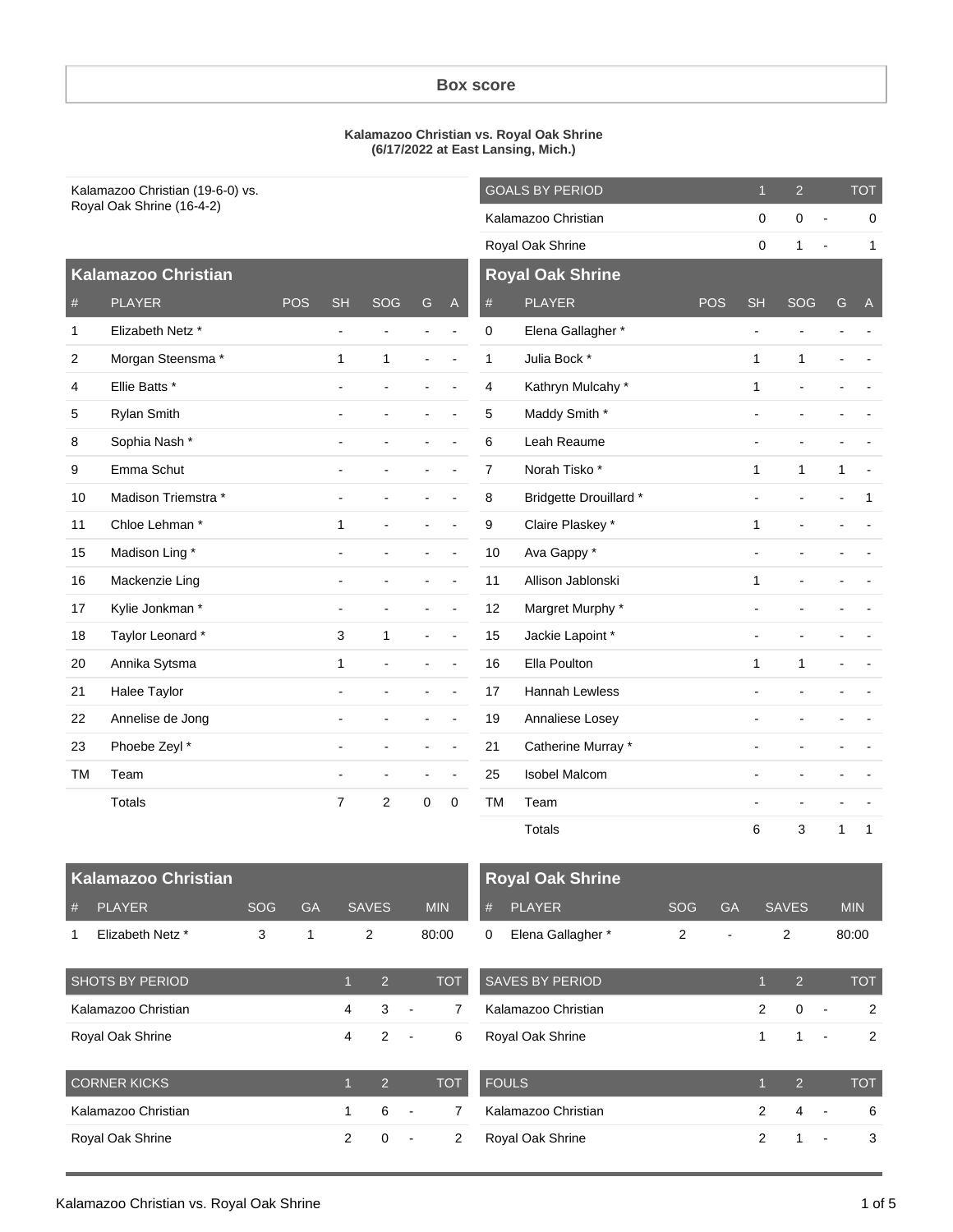|      | <b>SCORING SUMMARY:</b> |                    |                             |                    |
|------|-------------------------|--------------------|-----------------------------|--------------------|
| GOAL | TIME/TEAM               | <b>GOAL SCORER</b> | <b>ASSISTS</b>              | <b>DESCRIPTION</b> |
|      | 40:35 - ROS             | Norah Tisko        | <b>Bridgette Drouillard</b> |                    |

## **CAUTIONS AND EJECTIONS:**

(no penalties)

**Stadium:** DeMartin Field; **Game Length:** 1:37; **Attendance:** 649 **Officials:** Referee: Dena Conine; Asst. Referee: Goran Cepo; Mike Kiselis; Scorer: Jeff Febus;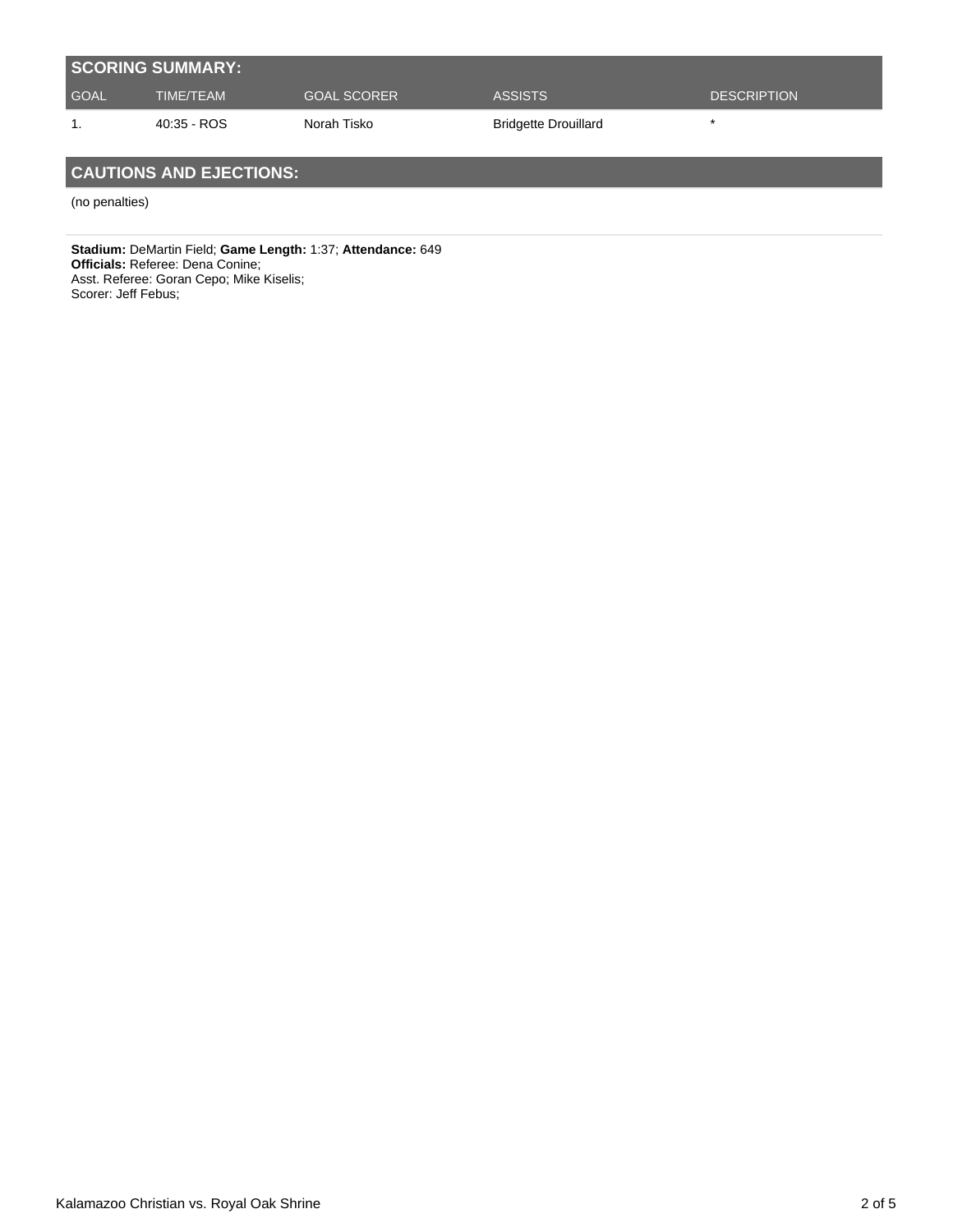## **Play by Play**

| 1st   |                                                                                       |
|-------|---------------------------------------------------------------------------------------|
| 0:00  | Elizabeth Netz at goalie for Kalamazoo Christian.                                     |
| 0:00  | Elena Gallagher at goalie for Royal Oak Shrine.                                       |
|       | Foul on Kalamazoo Christian.                                                          |
| 6:00  | Shot by Royal Oak Shrine Kathryn Mulcahy, Blocked.                                    |
|       | Foul on Royal Oak Shrine.                                                             |
| 7:20  | Shot by Kalamazoo Christian Morgan Steensma, Save (by goalie) Elena Gallagher.        |
| 9:32  | Substitution! Kalamazoo Christian substitution: Chloe Lehman for Madison Triemstra.   |
| 12:26 | Substitution!Kalamazoo Christian substitution: Annika Sytsma for Emma Schut.          |
|       | Foul on Royal Oak Shrine.                                                             |
| 13:46 | Offside against Kalamazoo Christian.                                                  |
| 14:37 | Corner kick by Kalamazoo Christian Morgan Steensma [14:37].                           |
|       | Foul on Kalamazoo Christian.                                                          |
| 16:55 | Substitution! Royal Oak Shrine substitution: Ella Poulton for Ava Uhl.                |
| 16:55 | Substitution!Royal Oak Shrine substitution: Annaliese Losey for Maddy Smith.          |
| 16:55 | Substitution!Royal Oak Shrine substitution: Isobel Malcom for Margret Murphy.         |
| 16:55 | Substitution! Royal Oak Shrine substitution: Allison Jablonski for Kathryn Mulcahy.   |
| 16:55 | Substitution!Royal Oak Shrine substitution: Leah Reaume for Julia Bock.               |
| 17:58 | Header Shot by Royal Oak Shrine Ella Poulton, Save (by goalie) Elizabeth Netz.        |
| 21:13 | Shot by Kalamazoo Christian Jordyn Bonnema, Blocked.                                  |
| 23:23 | Substitution!Kalamazoo Christian substitution: Annelise de Jong for Mackenzie Ling.   |
| 23:23 | Substitution!Kalamazoo Christian substitution: Rylan Smith for Halee Taylor.          |
| 23:23 | Substitution!Royal Oak Shrine substitution: Julia Bock for Isobel Malcom.             |
| 23:23 | Substitution! Royal Oak Shrine substitution: Kathryn Mulcahy for Norah Tisko.         |
| 23:23 | Substitution! Royal Oak Shrine substitution: Hannah Lewless for Leah Reaume.          |
| 23:23 | Substitution! Royal Oak Shrine substitution: Catherine Murray for Annaliese Losey.    |
| 23:23 | Substitution!Kalamazoo Christian substitution: Emma Schut for Annika Sytsma.          |
| 26:26 | Shot by Royal Oak Shrine Allison Jablonski, Wide.                                     |
| 27:57 | Shot by Royal Oak Shrine Julia Bock, Save (by goalie) Elizabeth Netz.                 |
| 28:29 | Substitution! Kalamazoo Christian substitution: Annelise de Jong for Morgan Steensma. |
| 28:29 | Substitution!Kalamazoo Christian substitution: Mackenzie Ling for Madison Triemstra.  |
| 28:29 | Substitution!Royal Oak Shrine substitution: Jackie Lapoint for Allison Jablonski.     |
| 28:29 | Substitution!Kalamazoo Christian substitution: Chloe Lehman for Rylan Smith.          |
| 28:29 | Substitution! Kalamazoo Christian substitution: Annika Sytsma for Emma Schut.         |
| 31:33 | Corner kick by Royal Oak Shrine Claire Plaskey [31:33].                               |

T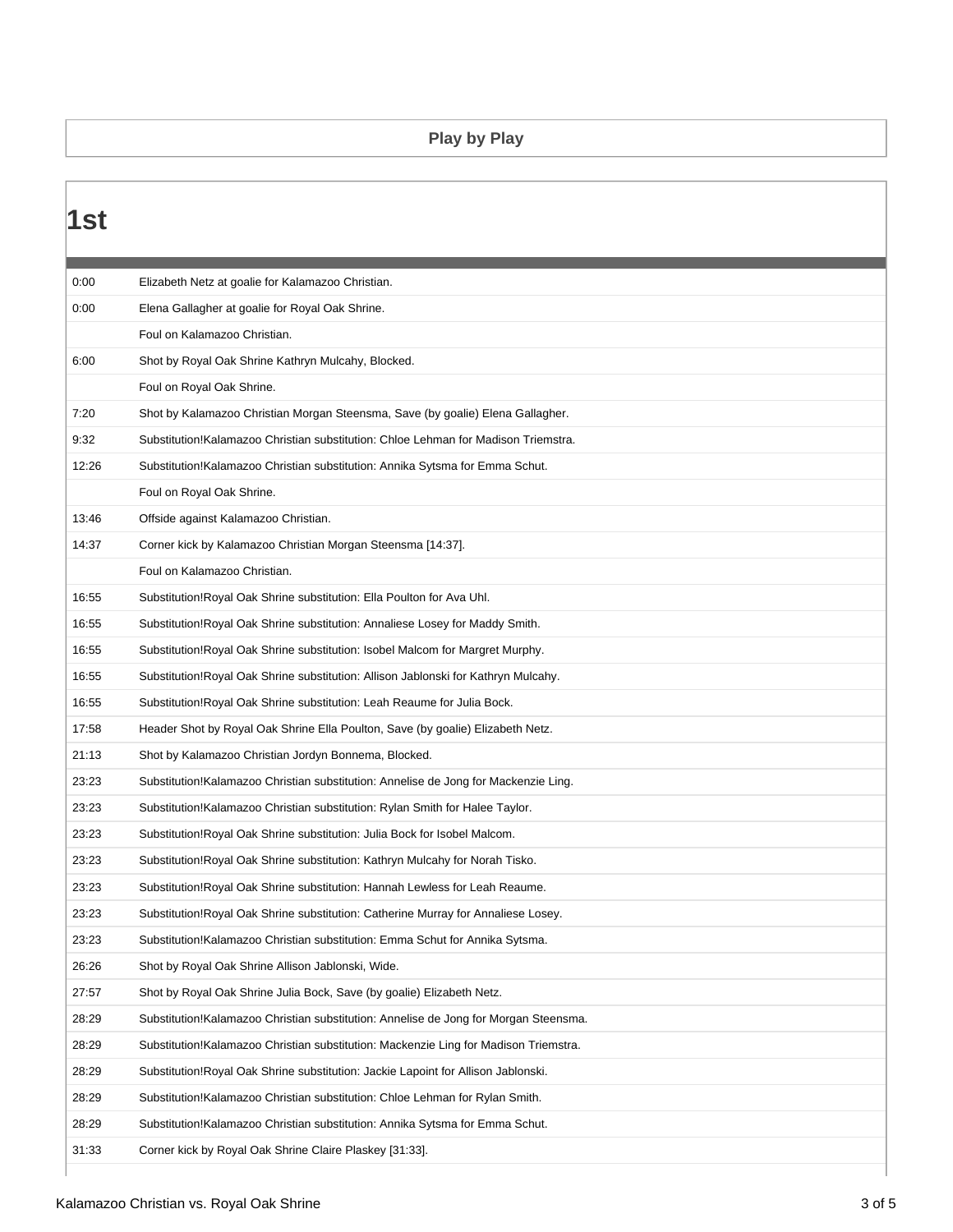|       | -- End of 1st Period --                                                           |
|-------|-----------------------------------------------------------------------------------|
| 38:56 | Shot by Kalamazoo Christian Annika Sytsma, Wide Right.                            |
| 36:35 | Substitution! Royal Oak Shrine substitution: Isobel Malcom for Catherine Murray.  |
| 36:35 | Substitution! Royal Oak Shrine substitution: Ella Poulton for Maddy Smith.        |
| 36:35 | Substitution! Royal Oak Shrine substitution: Norah Tisko for Hannah Lewless.      |
| 36:24 | Shot by Kalamazoo Christian Taylor Leonard, High.                                 |
| 33:35 | Substitution!Kalamazoo Christian substitution: Halee Taylor for Annelise de Jong. |
| 32:04 | Corner kick by Royal Oak Shrine Claire Plaskey [32:04].                           |

# **2nd**

| 40:35 | Goal!GOAL by Royal Oak Shrine Norah Tisko (FIRST GOAL), Assist by Bridgette Drouillard *<br>$(0-1)$ |
|-------|-----------------------------------------------------------------------------------------------------|
| 40:35 | Corner kick by Kalamazoo Christian Jordyn Bonnema [40:35].                                          |
| 42:43 | Corner kick by Kalamazoo Christian Jordyn Bonnema [42:43].                                          |
| 43:35 | Substitution!Royal Oak Shrine substitution: Ella Poulton for Margret Murphy.                        |
| 46:30 | Corner kick by Kalamazoo Christian Jordyn Bonnema [46:30].                                          |
| 46:32 | Shot by Kalamazoo Christian Chloe Lehman, High.                                                     |
| 47:11 | Substitution!Royal Oak Shrine substitution: Leah Reaume for Jackie Lapoint.                         |
| 48:09 | Shot by Kalamazoo Christian Taylor Leonard, Wide Left.                                              |
| 48:17 | Substitution!Kalamazoo Christian substitution: Madison Ling for Taylor Leonard.                     |
| 48:17 | Substitution!Kalamazoo Christian substitution: Phoebe Zeyl for Mackenzie Ling.                      |
| 50:22 | Substitution!Royal Oak Shrine substitution: Claire Plaskey for Catherine Murray.                    |
| 50:22 | Substitution!Kalamazoo Christian substitution: Emma Schut for Annika Sytsma.                        |
| 51:34 | Substitution! Kalamazoo Christian substitution: Morgan Steensma for Halee Taylor.                   |
| 51:34 | Substitution!Royal Oak Shrine substitution: Margret Murphy for Annaliese Losey.                     |
| 51:34 | Substitution!Royal Oak Shrine substitution: Jackie Lapoint for Norah Tisko.                         |
| 51:34 | Substitution!Royal Oak Shrine substitution: Hannah Lewless for Maddy Smith.                         |
| 51:34 | Substitution!Kalamazoo Christian substitution: Mackenzie Ling for Madison Triemstra.                |
| 54:14 | Substitution! Kalamazoo Christian substitution: Taylor Leonard for Madison Ling.                    |
| 57:34 | Corner kick by Kalamazoo Christian Jordyn Bonnema [57:34].                                          |
|       | Foul on Royal Oak Shrine.                                                                           |
|       | Foul on Kalamazoo Christian.                                                                        |
| 58:30 | Substitution!Kalamazoo Christian substitution: Annika Sytsma for Emma Schut.                        |
| 58:30 | Substitution! Royal Oak Shrine substitution: Kathryn Mulcahy for Isobel Malcom.                     |
| 58:30 | Substitution!Royal Oak Shrine substitution: Catherine Murray for Julia Bock.                        |
| 58:30 | Substitution! Royal Oak Shrine substitution: Norah Tisko for Hannah Lewless.                        |
|       | Foul on Kalamazoo Christian.                                                                        |
| 62:22 | Shot by Royal Oak Shrine Claire Plaskey, Wide Right.                                                |
| 62:33 | Substitution!Kalamazoo Christian substitution: Madison Triemstra for Phoebe Zeyl.                   |
| 62:33 | Substitution!Royal Oak Shrine substitution: Jackie Lapoint for Maddy Smith.                         |
| 62:33 | Substitution!Royal Oak Shrine substitution: Julia Bock for Leah Reaume.                             |
| 64:34 | Substitution!Kalamazoo Christian substitution: Phoebe Zeyl for Mackenzie Ling.                      |